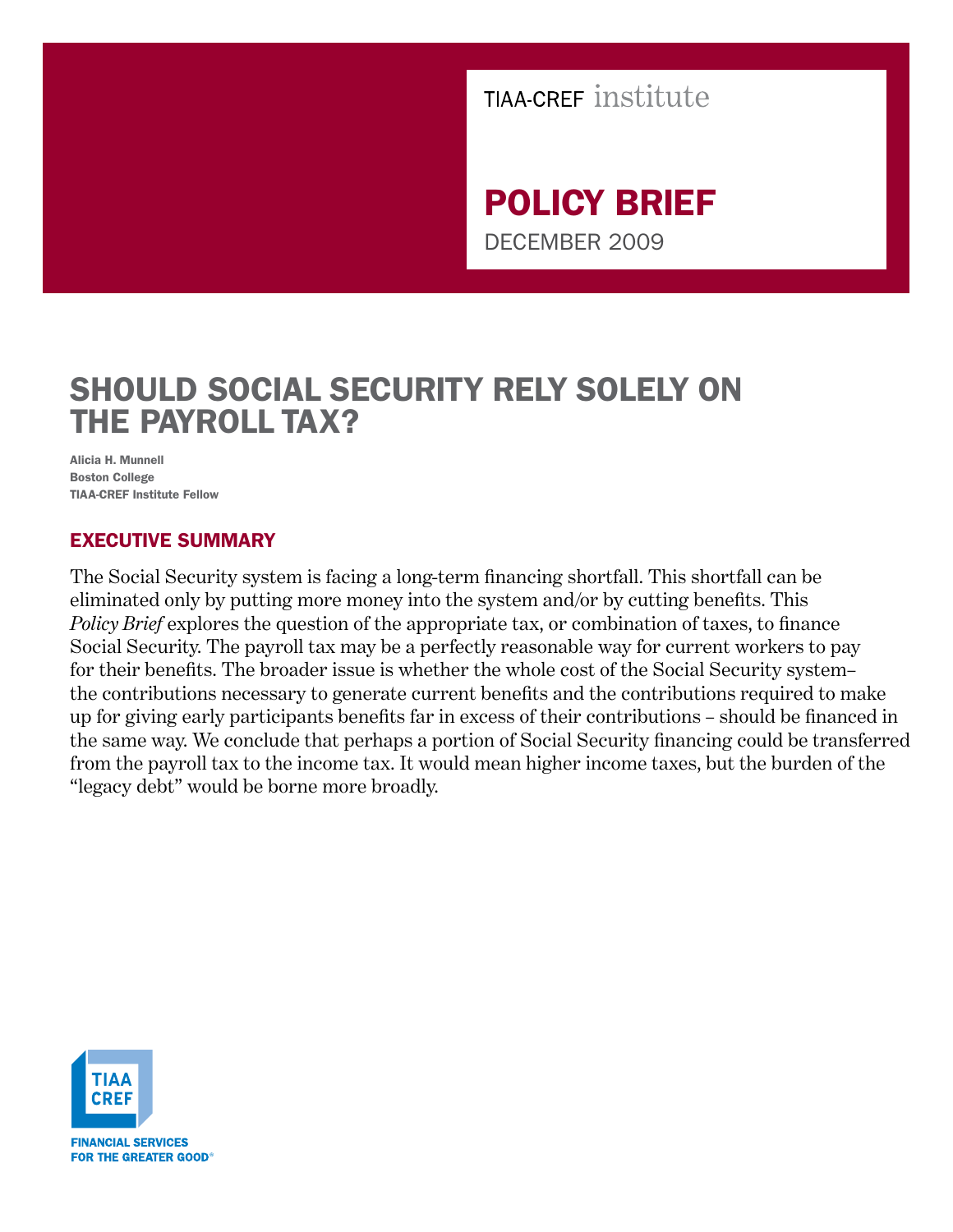### **INTRODUCTION**

It's no secret that Social Security is facing a long-term financing shortfall. This problem can be solved only by putting more money into the system and/or by cutting benefits. There is no silver bullet. So the following discussion is not to suggest that there is an easy way out, but rather to explore whether the entire financing of the Social Security system should rest on the payroll tax. The payroll tax may be a perfectly reasonable way for current workers to pay for their benefits. But is it the right tax to finance the costs left over from paying benefits far in excess of contributions to early generations?

This *brief* explores the question of the appropriate tax, or combination of taxes, to finance Social Security. Since the need for more revenues gives the question increased currency, the first section briefly describes Social Security's financial outlook. The second section then describes the payroll tax. The third section explores whether the whole cost of the Social Security system – the contributions necessary to generate current benefits and the contributions required to make up for giving early participants benefits far in excess of their contributions – should be financed in the same way. The fourth section concludes that perhaps a portion of Social Security financing could be transferred from the payroll tax to the income tax. It would mean higher income taxes, but the burden of the "legacy debt" would be borne more broadly.

#### Social Security's Financial Outlook

Social Security is financed primarily on a pay-as-you-go basis, since trust fund assets are modest compared to longterm obligations.<sup>1</sup> Therefore, for any given level of benefits, long-run costs closely reflect the demographics. An increasing ratio of retirees to workers means a rising cost rate. Figure 1 on the next page shows the cost rate as projected in the 2009 *Trustees Report*. Rising costs combined with a relatively stable income rate generate a long-run deficit. According to the Social Security Trustees, the projected 75-year deficit as of 2009 is 2.0 percent of taxable payroll.<sup>2</sup> The easiest way to interpret the 75-year deficit is in terms of the size of the tax increase required to restore solvency. That is, if the payroll tax rate were raised immediately by roughly 2 percentage points – 1 percentage point each for the employee and the employer – Social Security would be able to pay the current package of benefits for all recipients over the next 75 years.



#### FIGURE 1. PROJECTED SOCIAL SECURITY REVENUE AND BENEFIT RATES, 1990-2080 (AS A PERCENT OF TAXABLE PAYROLL)

Source: 2009 Social Security Trustees Report, Tables IV.B1

<sup>1</sup> Since legislation in 1983, system revenues have exceeded outlays, resulting in the buildup of a trust fund of \$2.4 trillion at the end of 2008. The 2009 *Trustees Report* projects the exhaustion of trust fund assets in 2037.

<sup>2</sup> See U.S. Social Security Administration (2009). A study by the Congressional Budget Office (2008) showed a lower deficit – 1.06 percent of payroll over the next 75 years. A comparable estimate in the wake of the severe recession would be higher, but almost certainly still below Social Security's.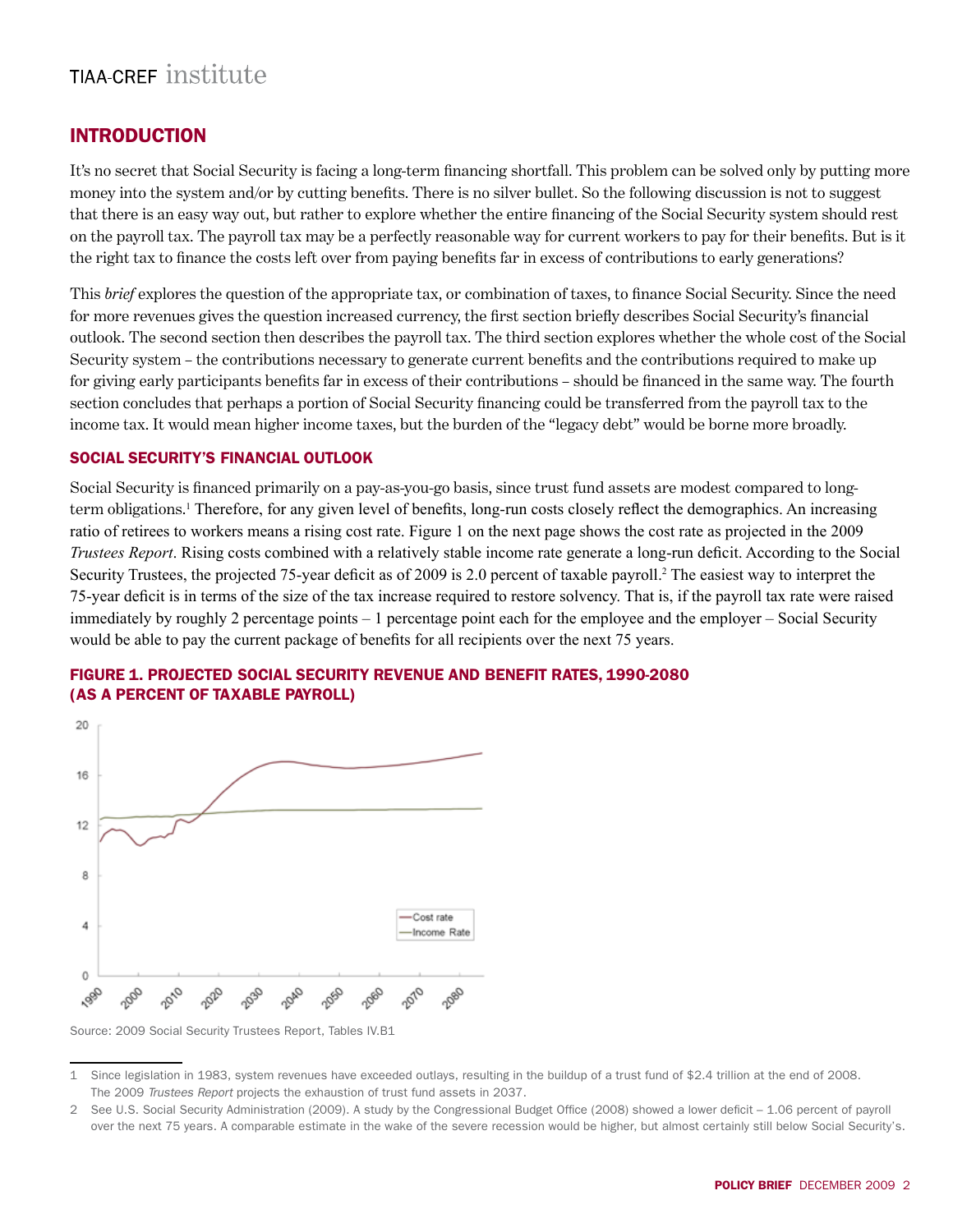But a lasting fix would require additional changes. Solutions that focus just on the next 75 years typically involve the buildup of Trust Fund assets in the near term and the sale of those assets to pay benefits in the out years. Since the trust funds have no further bonds to sell in the 76th year, the program is suddenly short of money. Lasting solvency would require either a pay-as-you-go system with substantially higher payroll tax rates/lower benefits beyond the 75th year and/or the buildup of a trust fund larger than that required for 75-year solvency, the returns from which could cover the difference between program costs and revenues. Assuming the system operates on a pay-as-you-go basis in the long run, the permanent increase in the ratio of retirees to workers increases the cost of the OASDI program to about 17.5 percent of taxable payrolls. Thus, to pay for promised benefits in the very long run will require a 5-percentage-point increase in the payroll tax – 2.5 percentage points each for employers and employees.

#### The Payroll Tax

Today, most Social Security non-interest revenue comes from the payroll tax.<sup>3</sup> The payroll tax excludes capital income, has no exemptions, and makes no provision for family size. As a result, considered by itself, it probably fails almost anyone's test of an equitable levy. Moreover, the fact that it is imposed only on earnings up to a cap produces a peculiar distributional profile; it is proportional over the lower and middle ranges and then becomes regressive above the ceiling. The Social Security system does have an offsetting progressive structure on the benefit side, which more than mitigates the regressivity on the revenue side.

Even those who worry about the regressive nature of the payroll tax generally acknowledge the importance of an earmarked levy to finance Social Security. An earmarked tax gives workers the distinct sense they are making a contribution and thereby are entitled to benefits at retirement. The contributory nature of the program avoids the social stigma often associated with the receipt of welfare payments. An earmarked tax also means that program revenues are not subject to the annual Congressional appropriation battles and thereby are stable and predictable, key properties for a retirement system.

Recognizing the advantages of an earmarked source of revenue, policymakers have tried to compensate for the regressivity of the payroll tax. The Earned Income Tax Credit (EITC), which was introduced in 1975, began as a modest attempt to reduce the effects of a rising payroll tax. Since then it has expanded several times<sup>4</sup> and in 2009 provides a married worker with two children a maximum refundable credit of \$5,028, with the credit phased out at \$45,295 for joint filers.<sup>5</sup> The EITC and other changes in the personal income tax have more than offset the increasing payroll tax rates. Between 1979 and 2006, the effective tax rate on the bottom quintile of the income distribution has declined much more than those for higher quintiles (see Table 1). The progress made in protecting low-income workers could be undone, however, by a substantial increase in the payroll tax to eliminate Social Security's long-run deficit.

<sup>3</sup> A portion of the income from taxation of benefits under the personal income tax is earmarked for Social Security.

<sup>4</sup> The credit was made permanent and expanded significantly in 1986. It was expanded again in 1990, and in 1993, when President Clinton and Congress doubled its size to ensure that full-time minimum wage workers would not live in poverty.

<sup>5</sup> In addition for 2009 and 2010, the Obama Administration proposed – and Congress enacted – the "Making Work Pay Credit" of 6.2 percent of a taxpayer's earned income with a maximum of \$400 (\$800 for a couple).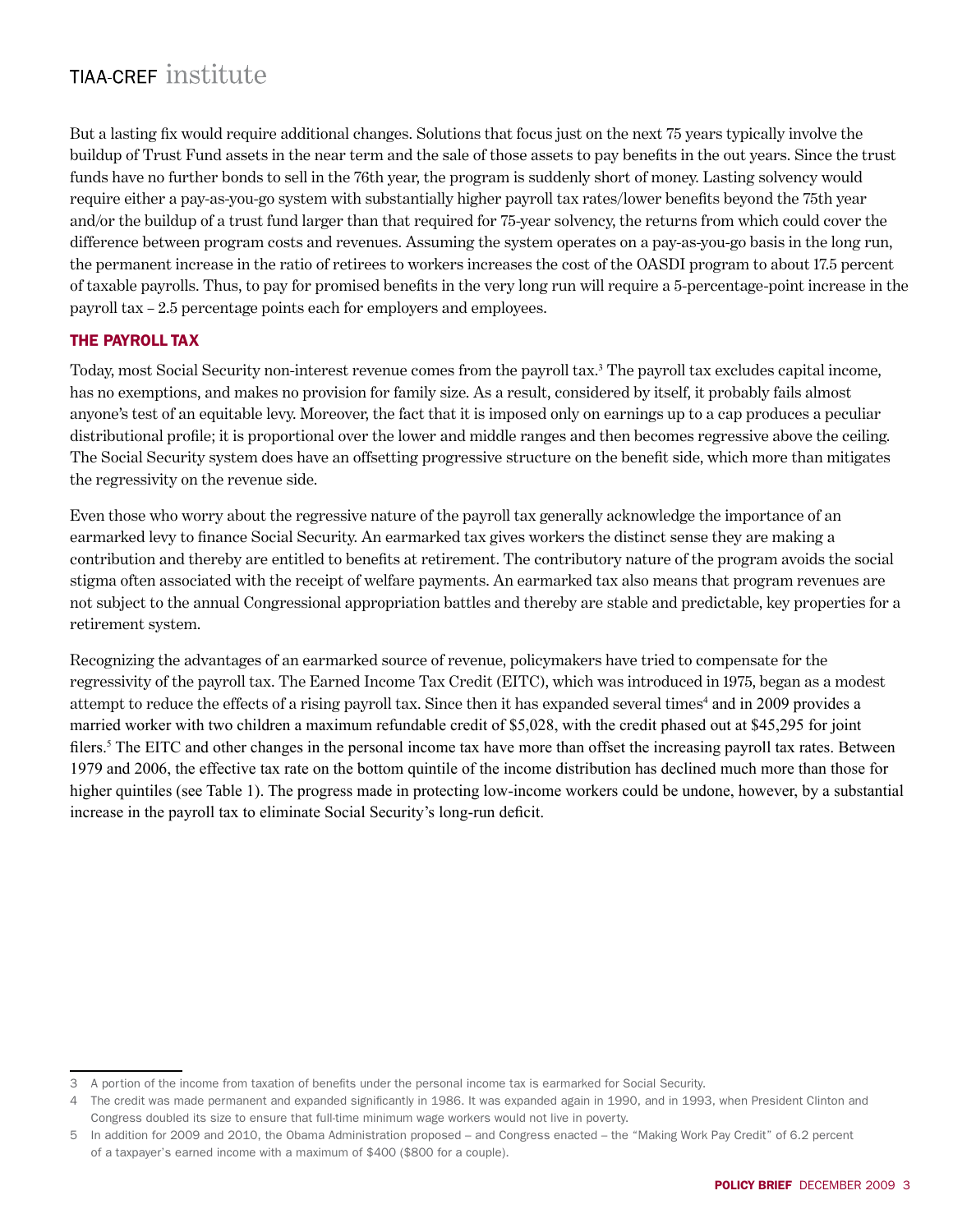| <b>TAX</b>         | <b>QUINTILE</b> |               |               |               |                |
|--------------------|-----------------|---------------|---------------|---------------|----------------|
|                    | <b>LOWEST</b>   | <b>SECOND</b> | <b>MIDDLE</b> | <b>FOURTH</b> | <b>HIGHEST</b> |
| Individual income  |                 |               |               |               |                |
| 1979               | 0.0             | 4.1           | 7.5           | 10.1          | 15.7           |
| 2006               | $-6.6$          | $-0.8$        | 3.0           | 6.0           | 14.1           |
| Payroll            |                 |               |               |               |                |
| 1979               | 5.3             | 7.7           | 8.6           | 8.5           | 5.4            |
| 2006               | 8.5             | 9.2           | 9.4           | 9.6           | 5.8            |
| Total <sup>a</sup> |                 |               |               |               |                |
| 1979               | 8.0             | 14.3          | 18.6          | 21.2          | 27.5           |
| 2006               | 4.3             | 10.2          | 14.2          | 17.6          | 25.8           |

#### TABLE 1: EFFECTIVE FEDERAL TAX RATES FOR HOUSEHOLDS, BY INCOME QUINTILE 1979-2006

a Total also includes the corporate income tax and excise taxes.

Source: Congressional Budget Office (2009)

#### Financing Legacy Costs Separately

The question, then, is whether all revenue-raising efforts for Social Security should rely on the payroll tax. As noted in the introduction, Social Security costs actually consist of two components – the contributions necessary to generate current benefits and contributions required to make up for paying benefits to early participants that far exceeded their contributions.

The 1935 Social Security Act set up a plan that bore a much stronger resemblance to a private insurance plan than to the system we know today. The legislation called for the accumulation of a trust fund and stressed the principle of a fair return. The 1939 amendments, however, fundamentally changed the nature of the program. They tied benefits to average earnings over a minimum period of coverage, and thus broke the link between lifetime contributions and benefits. As a result, early cohorts received windfall returns on their contributions.

The story of Ida Mae Fuller is an extreme example. Ms. Fuller had worked under Social Security for less than three years when she became the first person to claim monthly benefits. She died at the age of 100, after receiving benefits for 35 years. She clearly enjoyed an extraordinary rate of return on her contributions to the system. As shown in Figure 2, early retirees generally enjoyed high returns. These unusually high returns have declined over time as the system has matured and workers have contributed over their entire work-lives. (Since the system is facing a long-run deficit, returns are shown on the assumption that balance is restored either by increasing taxes or by cutting benefits.)

#### FIGURE 2. OASI REAL RATE OF RETURN, BY POLICY AND BIRTH COHORTS BORN BETWEEN 1900-2100

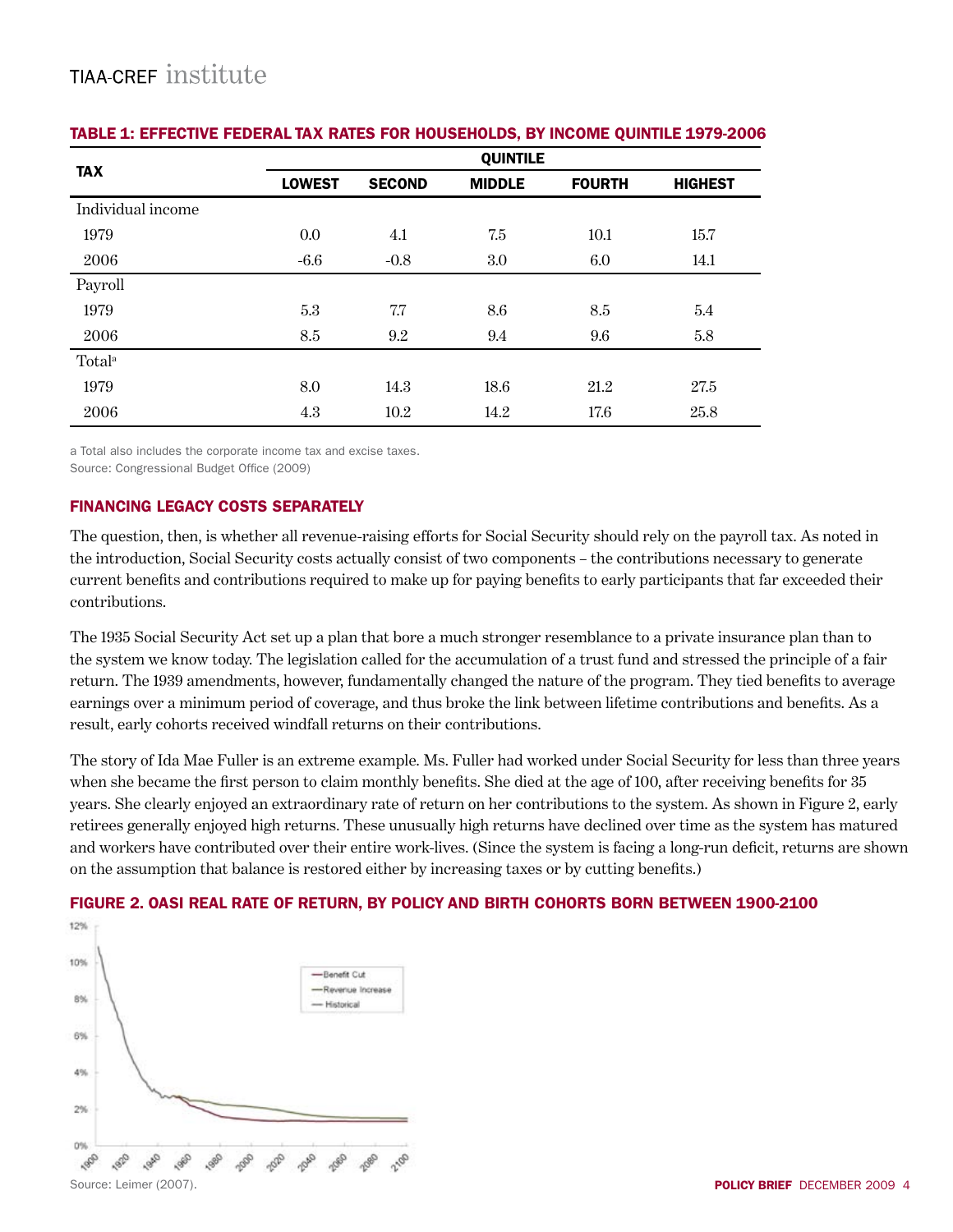Virtually all observers agree that the decision to provide full benefits to early cohorts was a wise one. Many of these people had fought in World War I and had endured the economic devastation of the Great Depression. Poverty rates among older people were at unacceptably high levels. Moreover, the recession of 1937 followed rapidly after the introduction of the Social Security system, making the accumulation of a substantial surplus undesirable on fiscal policy grounds.

The benefits paid to the early retirees did not come for free, however. If earlier cohorts had received only the benefits that could have been financed by their contributions plus interest, trust fund assets would be much larger than they are today. The assets in that larger fund would earn interest and that interest would cover a substantial part of the cost of benefits for today's workers. Without it, payroll taxes must be substantially higher.

To see the impact of having, in essence, given away the trust fund, compare the cost of a funded and a pay-as-yougo system. Assuming the Social Security Trustees' real interest rate of 2.9 percent, the average worker would have to contribute about 9 percent to generate a benefit equal to 36 percent of earnings (the projected Social Security replacement rate for the average earner retiring at 65 once the full retirement age equals 67). Giving away the trust fund to early generations of retirees moved the system to a largely pay-as-you-go system. With a projected ratio of two workers for each retiree, a 36-percent replacement rate would require, in a world of no wage growth, a contribution rate of 18 percent. That is, each of the two workers would pay for half of the retiree's 36 percent benefit. Add in wage growth, and the cost rate falls, but remains well above that in a funded system.

The question is whether workers should be asked to pay the higher payroll tax resulting from the decision to give away the trust fund or whether they should in essence be asked to pay simply what they would have to contribute in a funded system. One could argue that the legacy burden should be borne by the general population in proportion to the ability to pay – that is, this portion of the Social Security financing problem could be transferred to general revenues.

#### The Mechanics

The first step in making such a proposal operational is to calculate the size of the trust fund that would have accumulated. This trust fund is equal to the present value of the transfers to early cohorts. Calculating the present value of those transfers is extremely sensitive to the interest rate selected. Other analysts have accepted the trust fund interest rate as a reasonable measure, and the transfers are calculated on that basis.<sup>6</sup> According to these calculations, the contribution to early cohorts equals \$13 trillion.<sup>7</sup>

One approach would be to transfer the burden associated with the foregone \$13 trillion trust fund out of Social Security and make it the responsibility of the Treasury. The Treasury then could tackle the problem in a number of ways, but assume the decision was made to pay off the \$13 trillion like people pay off their mortgages.<sup>8</sup> That is, the Treasury would make a payment to the Social Security system each year so that at the end of the period the debt would be extinguished.<sup>9</sup>

<sup>6</sup> See, for example, Geanakoplos, Mitchell and Zeldes (1999); and Diamond and Orszag (2004).

<sup>7</sup> Diamond and Orszag (2004) characterize this legacy cost as legacy debt and argue that it be explicitly recognized and the interest financed in a systematic fashion within the Social Security program. They suggested three changes: 1) gradually increase coverage to include all state and local workers so that more workers would bear the burden of the legacy debt; 2) impose a legacy tax on earnings above the maximum taxable earnings base, so that high earners would contribute to the legacy cost based on their entire earnings; and 3) split the remainder of the legacy costs between future beneficiaries and workers in the form of a benefit reduction for those becoming eligible after 2023 and a modest rise in the payroll tax rate after 2023.

<sup>8</sup> This approach is illustrative only; an equally good argument could be made for stabilizing the ratio of legacy debt to GDP.

<sup>9</sup> The transfers from the Treasury to Social Security would be used to build up the trust fund since current receipts are more than enough to cover benefits. Policy analysts have long debated whether the trust fund buildup actually increases national saving. Trust fund assets are invested in Treasury bonds. So while building up these assets represents saving from Social Security's standpoint, the assets are also a claim on the Treasury. The issue is whether the presence of Social Security surpluses leads Congress to change its behavior and spend more on other programs or raise less in income taxes than it would have in the absence of the surpluses. If Congress did change its behavior, then the buildup in the trust funds would not have added to national saving. This argument is impossible to settle definitively. For a detailed discussion, see Munnell (2005).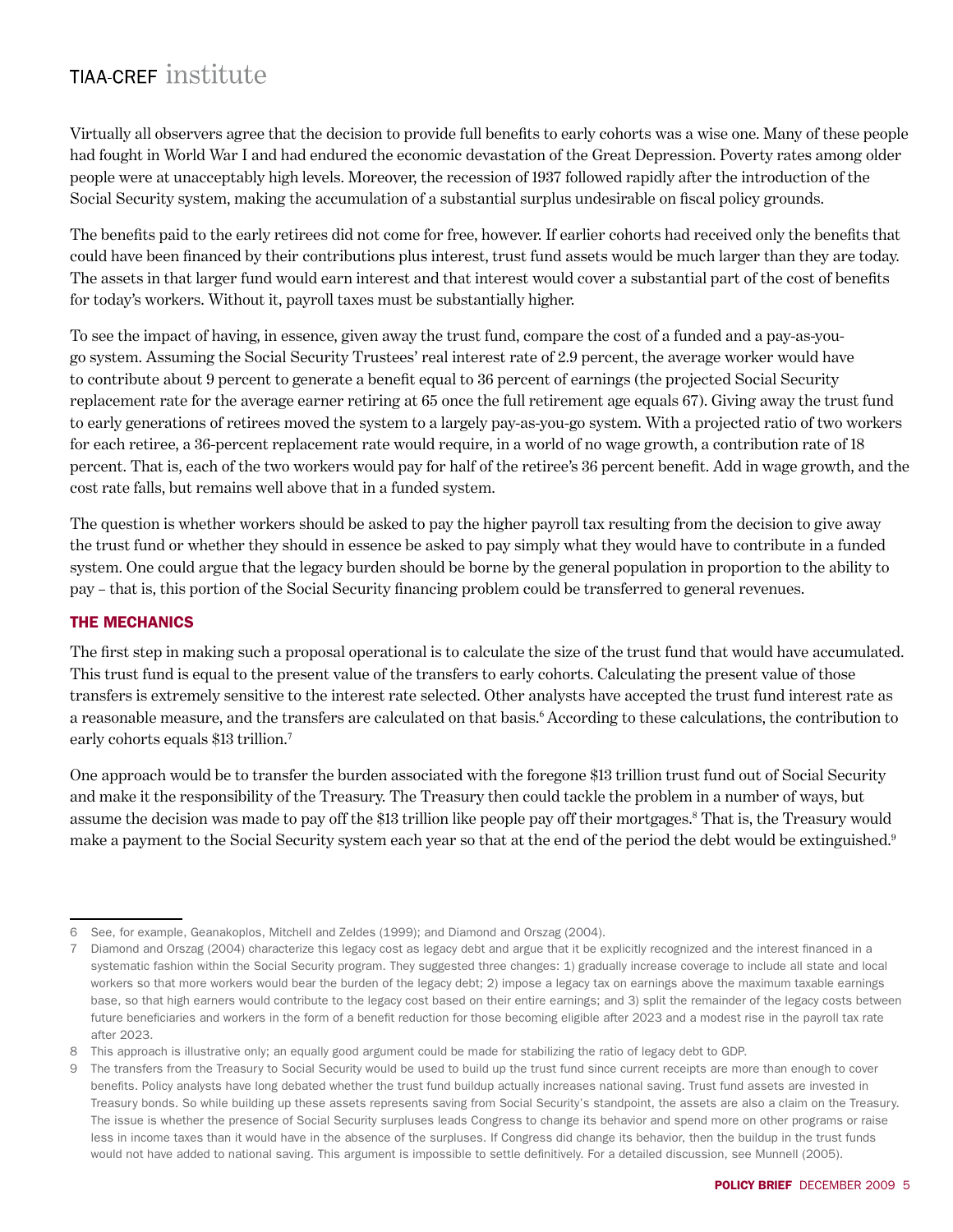At the end of the period–be it 75 years, 100 years, or 125 years–a trust fund would have accumulated so that future workers would only be required to make contributions comparable to that under a funded system. In practical terms, today's payroll tax, which covers disability as well as retirement benefits, would not have to be raised substantially above its current level.

Of course, transferring the legacy debt–in the form of the foregone trust fund–to general revenues does not eliminate the burden of financing Social Security benefits. The average income tax rate would have to increase. Figure 3 shows the increase that would be required to pay off this debt over 75, 100, and 125 years. For example, to pay off the debt over the next hundred years would require that the ratio of taxes to taxable income would have to be 2.8 percentage points higher than otherwise. In 2009, that increase would mean income taxes would have to rise from 19 percent of taxable income to 22 percent.10 Whatever amortization schedule were adopted, it would be crucial that the income tax contributions be earmarked for the Social Security program–both to ensure the program's stability and to allow the actuaries to include these contributions in their projections of Social Security solvency.







#### **CONCLUSION**

Although the earned income tax credit has mitigated the regressive impact of the payroll tax to date, a major expansion of this levy would endanger low-income households. An earmarked tax, however, is essential to the political stability of the Social Security system. This requirement means that it is important to identify what should and what should not be paid for by the regressive levy. One could argue that the legacy costs associated with the start-up of the program should be borne by society in general in line with a broad measure of ability to pay. Thus, a rationale exists for shifting a portion of Social Security financing to general revenues. This is not a free lunch – income tax rates would have to increase. But the shift from the payroll tax to general revenues for the portion of the system's financing associated with the start-up of the program would represent a more equitable sharing of the burden. At the same time, through the payroll tax workers would be paying an amount for their benefits equal to what they would have paid had a trust fund accumulated. Thus, the burden would be distributed more broadly, but the sense that workers pay for and are entitled to their benefits would remain.

<sup>10</sup> Note the required increase in the income tax rate is less than would be the case using the payroll tax because the tax base is not scheduled to shrink over time due to the growth of fringe benefits, as is the case with the payroll tax.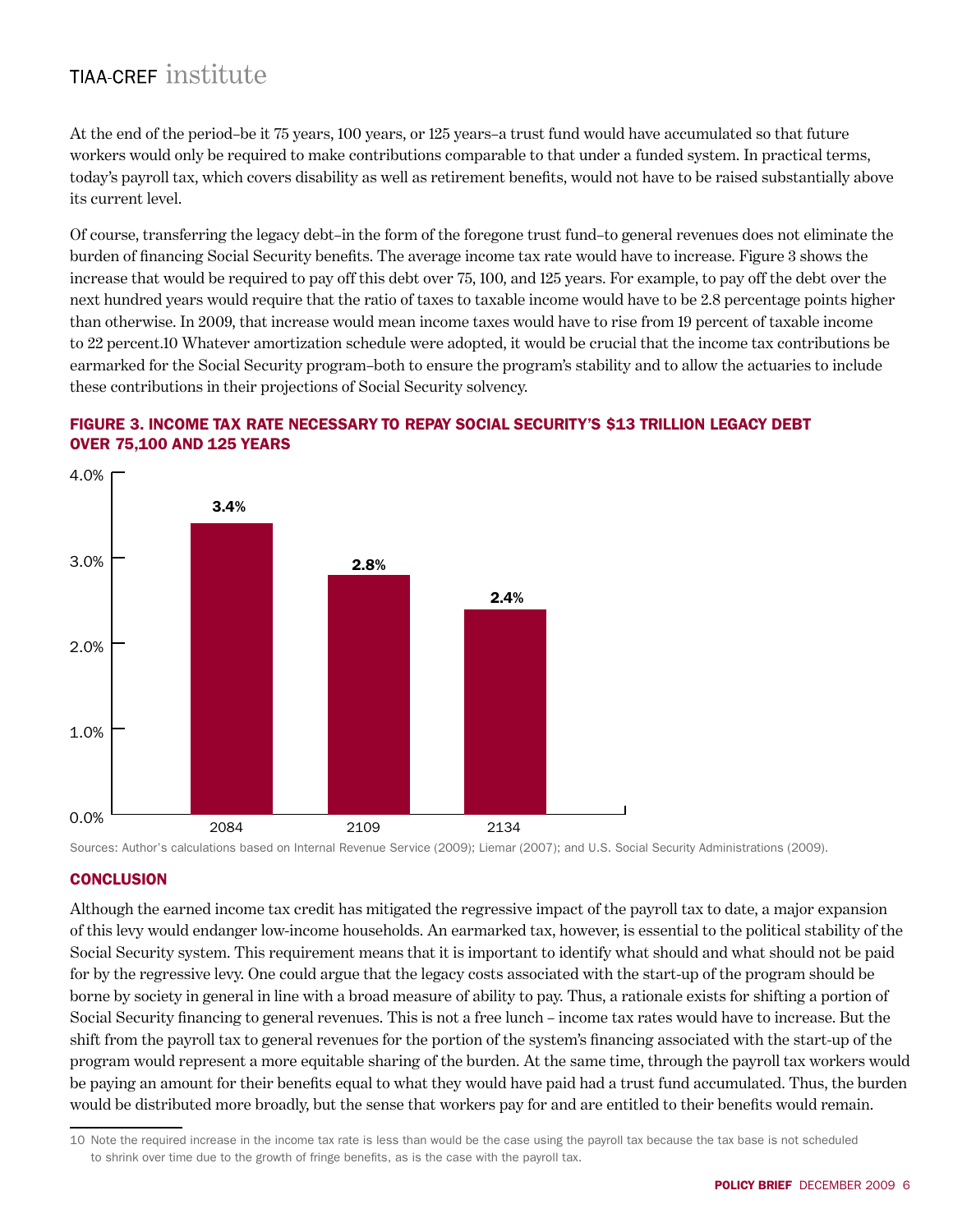#### **REFERENCES**

- Congressional Budget Office. 2009. "Effective Tax Rates for All Households, by Comprehensive Household Income Quintile, 1979-2006." Washington, DC.
- Congressional Budget Office. 2008. "Updated Long-Term Projections for Social Security." Washington, DC.
- Diamond, Peter A. and Peter R. Orszag. 2004. *Saving Social Security: A Balanced Approach*. Washington, DC: Brookings Institution Press.
- Geanakoplos, John, Olivia S. Mitchell, and Stephen P. Zeldes. 1999 "Social Security Money's Worth." In *Prospects for Social Security Reform*, eds. Olivia S. Mitchell, Robert M. Myers, and Howard Young. Philadelphia, PA: University of Pennsylvania Press.
- Internal Revenue Service. 2009. *Statistics of Income Bulletin* 28(4). Washington, DC.
- Liemer, Dean R. 2007. "Cohort-Specific Measures of Lifetime Social Security Taxes and Benefits." Office of Research, Evaluation, and Statistics Working Paper No. 110. Washington, DC: U.S. Social Security Administration.
- Munnell, Alicia H. 2005. "Are the Social Security Trust Funds Meaningful?" *Issue in Brief* 30. Chestnut Hill, MA: Center for Retirement Research at Boston College.
- U.S. Social Security Administration. 2009. *The 2009 Annual Report of the Board of Trustees of the Federal Old Age, Survivors and Disability Insurance Trust Funds*. Washington, DC: U.S. Government Printing Office.